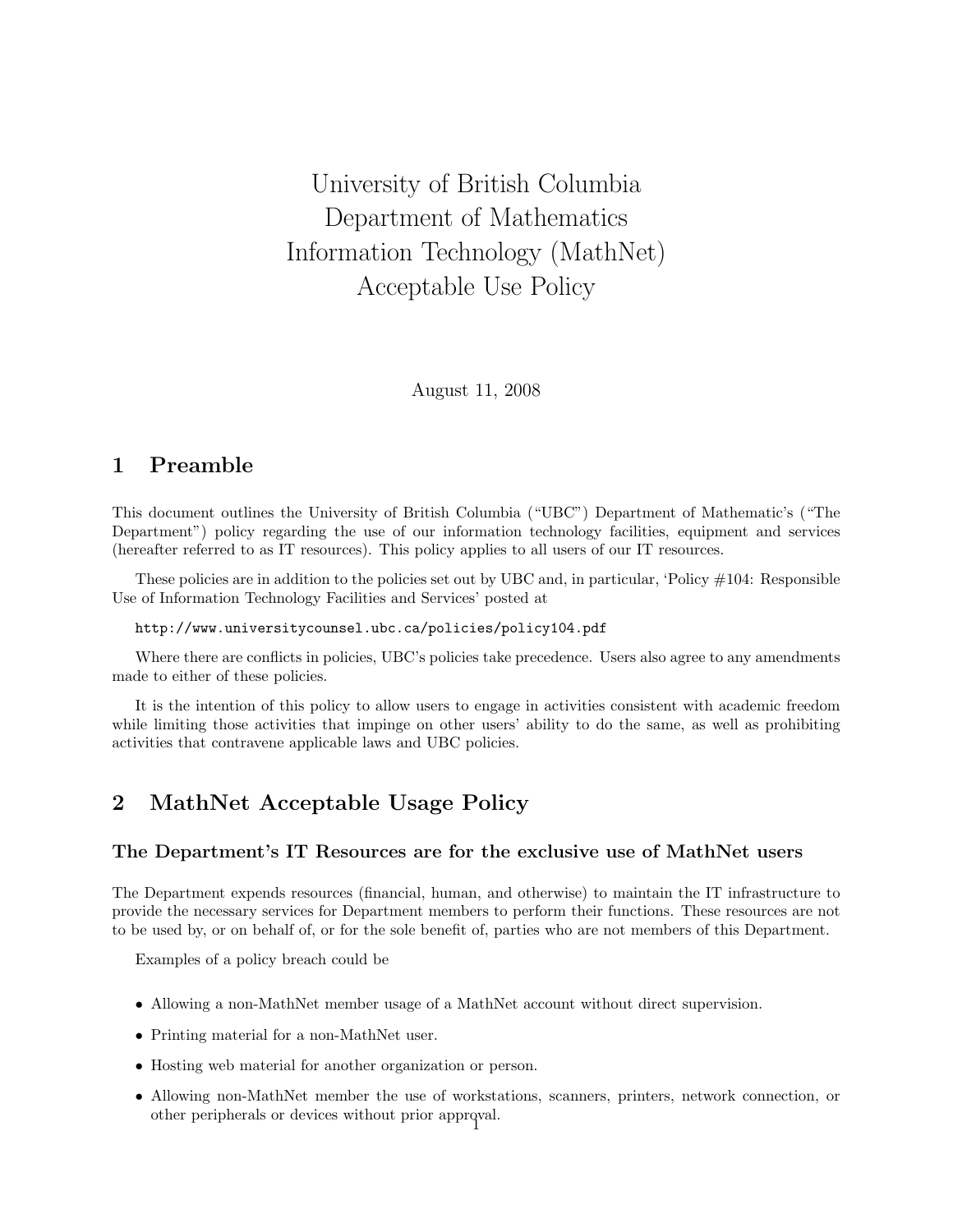Official visitors (such as Post-Doctoral Fellows) can apply for a MathNet account and become a MathNet user in good standing. Guests and non-official visitors of MathNet members can also apply to become recognized users, and each application will be considered on a case by case basis.

It is important to note that users are responsible for the use (or misuse) of their accounts. Therefore, it is paramount that users not allow unauthorized parties use of their privileges (see Security section below).

Exception to this policy are those services that are have been expressly and specifically installed to be used by the public.

#### Efficient use of Department resources

The Department encourages efficient use of its resources by either abstaining from wasteful practices or by using alternate methods that consume less resources. The Department also encourages a fair distribution of resources among its users.

• Printers and printing media

The Department provides printers that can be used by any MathNet user, as well as supplying materials such as paper and toner. To minimize the costs and maintenance of providing this service, all users must

- Not use printers as a photocopier (i.e. making numerous copies of the same printout). That's what photocopiers are for.
- Refrain from making hard copies if possible read online versions of document.
- Promptly pick up their printouts.
- Stop their runaway print jobs and notify administrative staff immediately.
- Refrain from sending large output to the printer all at once. Break up large printouts into smaller batches to allow other users to sneak in print jobs and to minimize runaway use of paper and toner.
- Networks
	- Curb the use of peer-to-peer applications (such as KaZaa, Morpheus, etc) as they congest network traffic. Sharing of copyrighted software and data also contravenes UBC's policies as well as Canadian and International copyright laws.
	- Restrict large downloads to off-peak hours.
- Disk space and storage
	- Most users have disk storage quotas placed on their home directories. Do not skirt around them by storing in public or temporary directories. Ask for a larger quota instead.
	- If a large software installation is required, ask the IT staff as they may be able to install it in a better place rather than the home directory. Placing it in a central location will also allow others users to run the software.
- Processors and memory

For long running jobs that require a lot of computer resources (memory, processing time or disk), consideration must be given to other users who have to share the same resources. Resource-intensive processes ought to be

- prioritized to give interactive users priority.
- run at off-peak hours. <sup>2</sup>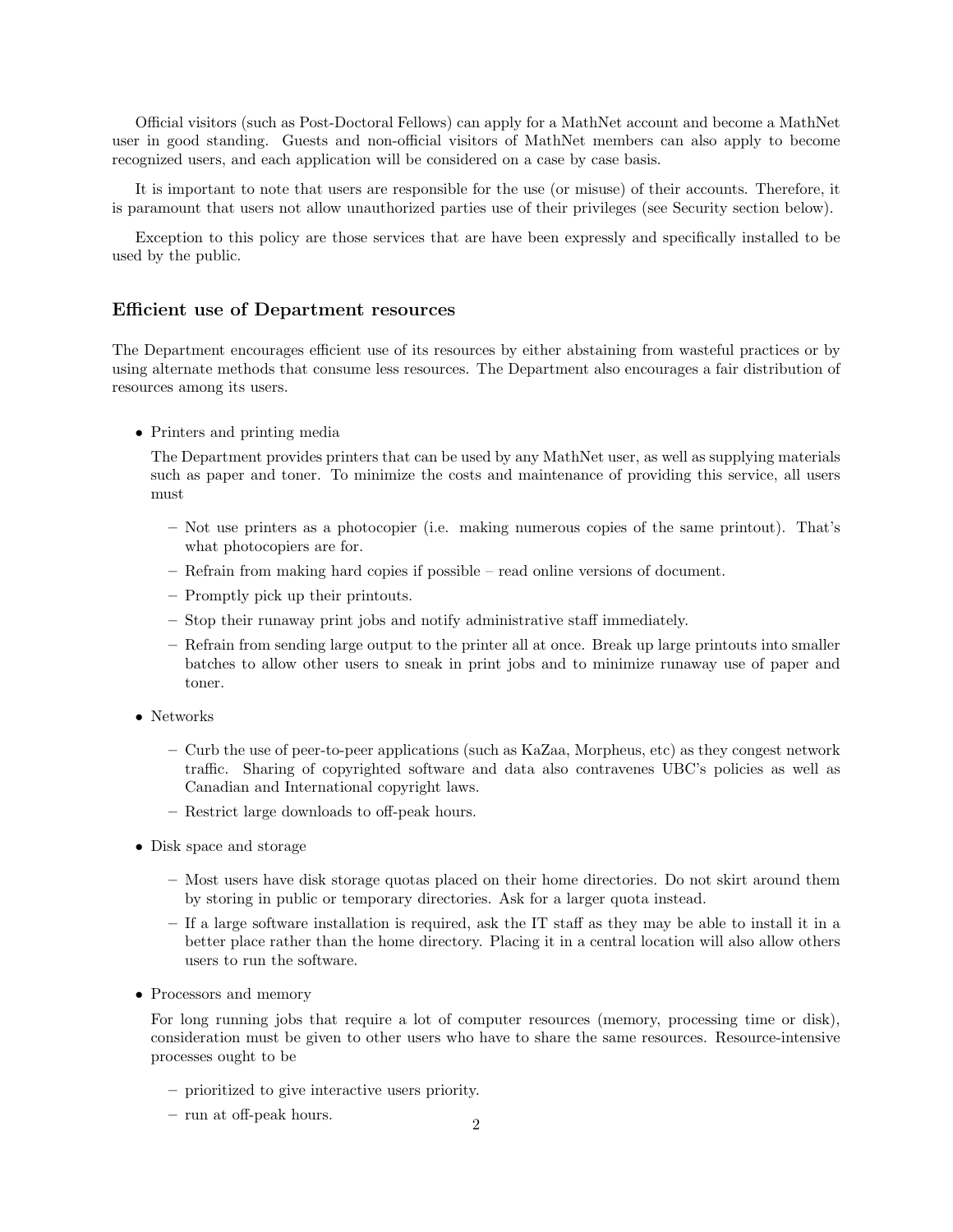– not run for an extensive amount of time (e.g. over a week) without prior notice.

Processes found to be in contravention may be terminated at the administrator's discretion.

• Terminals

The number of terminals in a laboratory is limited, so users should not to tie them up by using more than one terminal at a time, or by locking their session for an extended amount of time.

If a user has to leave their terminal session unsupervised, please lock the screen and keyboard to prevent unauthorized access to their files, mail, etc.

• Devices and peripherals (scanners, etc).

Scanners and other peripherals are available in the public laboratories. Please give precedence to the controlling workstation to those wanting to use these devices and limit use to a reasonable amount of time.

## Security and Physical Integrity of IT Resources

The Department tries its utmost to safeguard physical property and computer resources from harm or from unauthorized access and provide a safe and secure working environment for its users. To this end, MathNet users are required to take reasonable steps to safeguard their IT resources by

- Using secure password which are not easily guessable. Passwords should not be divulged to any other party. Furthermore, authentication information should be safeguarded and not be put in a position where it can easily be revealed.
- Securing computer laboratories and facilities.
- Not leaving terminals unattended and unlocked.
- Not allowing non-MathNet members free use of IT resources.
- Not installing network services without prior approval.
- Keeping hosts under their administrative control up to date on patches, anti-virus definitions and security fixes.

The Department tries to keep its IT equipment and facilities in good working order. MathNet users must refrain from activities which may cause damage to, or interfere with, the proper function of an IT resource by not

- Eating or drinking near computer equipment.
- Engaging in horse play.
- Performing unauthorized repairs.
- Removing equipment.
- Interfering with the normal operation of network, power or other cabling.

When using equipment in public spaces, please dress appropriately, including shirt and shoes, and exercise restraint when using grooming products (i.e. perfume, cologne, etc.) in recognition that other users are sensitive to these issues.

All problems should be reported to IT staff or appropriate personnel.